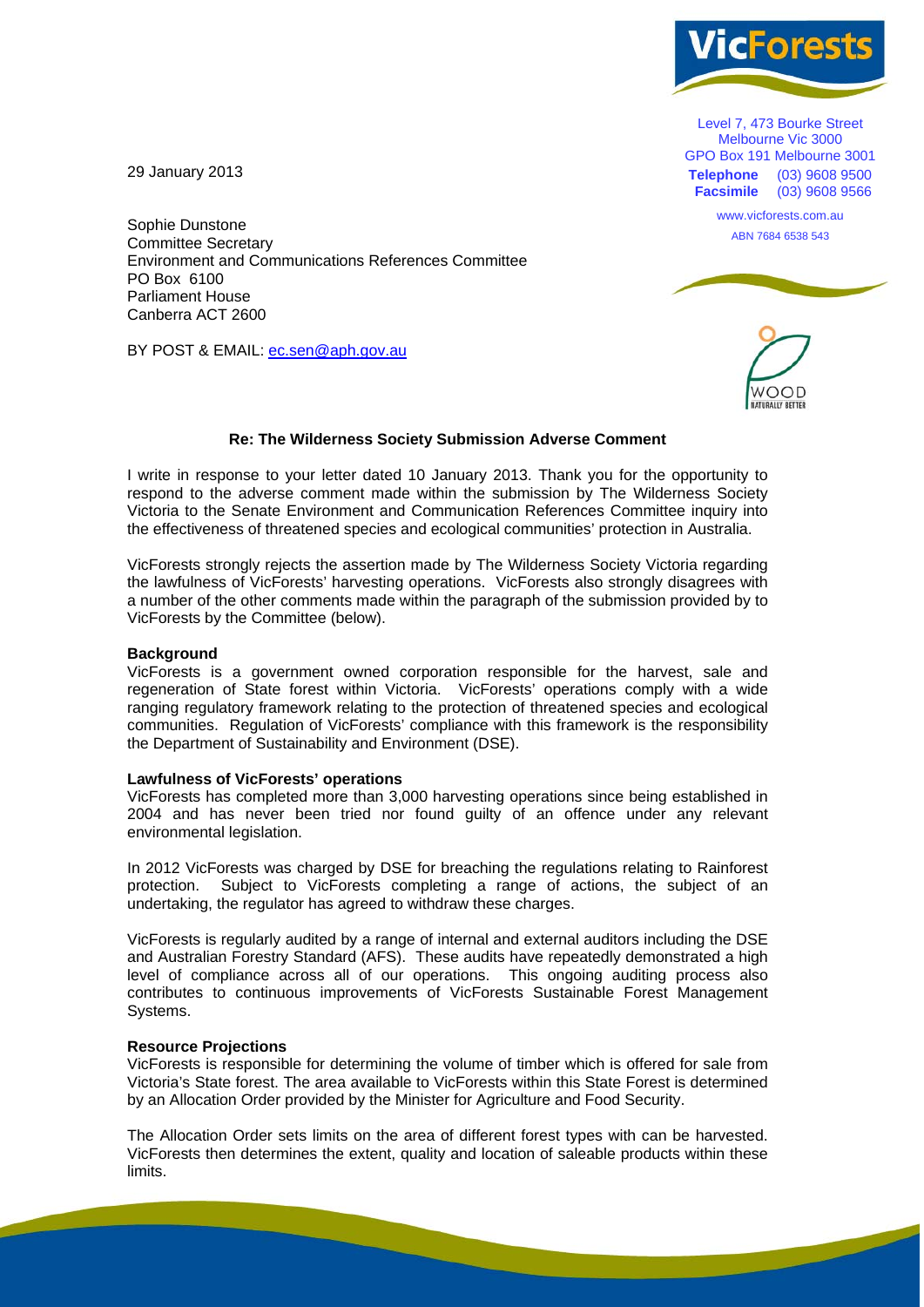

The process by which VicForests undertakes these assessments is audited by the DSE as a condition of the Allocation Order (below):

*VicForests must advise the Secretary to the Department of Sustainability and Environment of the long term sustainable harvest level that it has calculated from the forest stands to which it has access, and provide to the Secretary to the Department of Sustainability and Environment quality assured data, models and assumptions that it has used in making the calculation for the purposes of audit for compliance with the framework for sustainable forest management in Victoria.* 

VicForests releases an updated Resource Outlook annually with these outlooks incorporating a range of factors including the significant impact of the 2009 fires on the available forest resource.

### **Yield Calculations**

It is unclear on what basis the claim regarding "gross miscalculations in yield" is being made. Unfortunately, without further details VicForests can not respond to this allegation.

#### **Regeneration Performance**

VicForests is responsible for the regeneration of all areas following harvest and we have a dedicated regeneration team whose role it is to ensure that all areas harvested are re-grown with the same mix of species present before harvest.

After reestablishment of harvested areas, VicForests actively monitors these sites to ensure regeneration is occurring successfully. The results of this monitoring are reported to the DSE who audit the accuracy of information provided prior to accepting ongoing management responsibility for the sites. The monitoring period is typically three years from harvest, hence the initial delay before handback commences. The monitoring period also means that we expect to have three years worth of harvest awaiting handback at any point in time.

VicForests successfully regenerated 6,560 hectares of forest in 2011/12, almost 2,200 hectares more than the area harvested during the last 12 months. Figure one below outlines the harvested areas returned to DSE responsibility since 2004.



Figure One: VicForests Regeneration Performance

*http://www.vicforests.com.au/assets/docs/about%20us/publications/vicforests%20sustainability%20rep ort%202012.pdf* 

*Source: VicForests' 2012 Sustainability Report:*